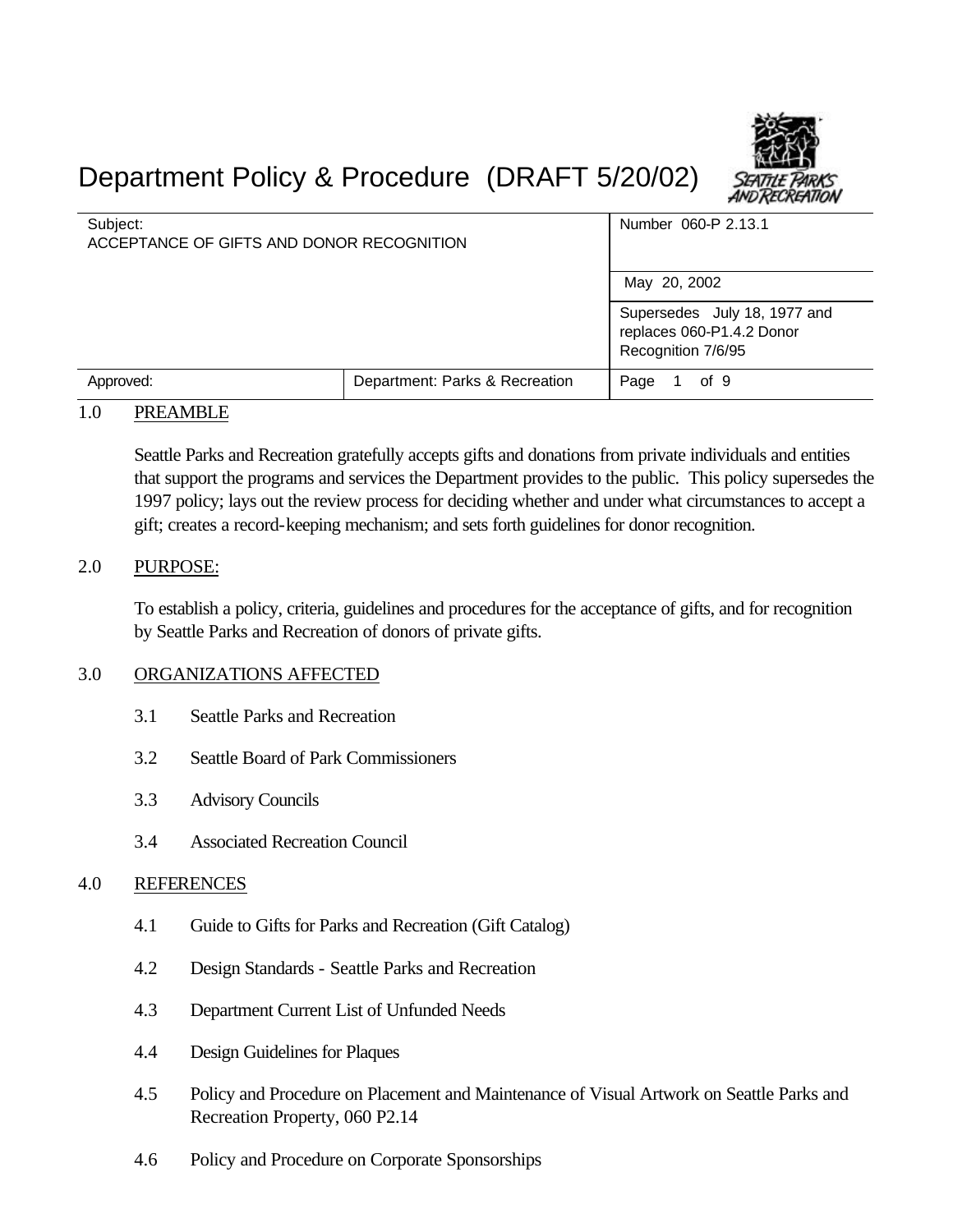4.7 Policy and Procedure on Park Naming

### 5.0 POLICY

- 5.1 It is the policy of Seattle Parks and Recreation :
	- 5.1.1 To encourage and facilitate public and private gifts, bequests, and such contributions that enhance, beautify, improve, supplement, support, or otherwise benefit the park and recreation system.
	- 5.1.2 To accept only those gifts that are consistent with the mission and policies of SEATTLE PARKS AND RECREATION.
	- 5.1.3 To accept only those gifts given with the full understanding that they become the property of the Department and are subject to the laws, policies and procedures that govern Parks.
	- 5.1.4 To accept gifts from private individuals, for-profit corporations, not-for-profit organizations and public entities which:
		- 5.1.4.1 Are given with no contingencies other than that they be used for a specific program, activity or area of programming or activity. (Gifts from corporate donors who have a corporate sponsorship requirement fall under the Corporate Sponsorship Policy.);
		- 5.1.4.2 Bear no emblem of, or reference to, firearms, tobacco, alcohol, or pornography; and
		- 5.1.4.3 The Department is not obligated to replace if the gift is stolen, vandalized, worn out, irreparably damaged or destroyed.
	- 5.1.5 To discourage donations that are memorial in nature by emphasizing that the park system exists to meet the recreational and stewardship needs of park users.
	- 5.1.6 To recognize donors in a manner consistent with Department goals.
	- 5.1.7 To protect the open space and greensward areas as the foundation of the Seattle Park System, and to limit donor recognition objects in those areas to benches, trees, and plant materials. Benches should be placed only where placement is deemed a park or recreational necessity as determined by guidelines developed, monitored, and evaluated by Department-designated landscape architects.
	- 5.1.8 To limit plaques and visible recognition objects to areas of the park system recognized as "built" environments, i.e., benches, picnic tables, buildings, play areas, ballfields, tennis courts, etc.
	- 5.1.9 To limit as much as possible all gifts and recognition objects in "built" environments to items that complement those environments, e.g., murals for buildings; turf/rebar/ sand/play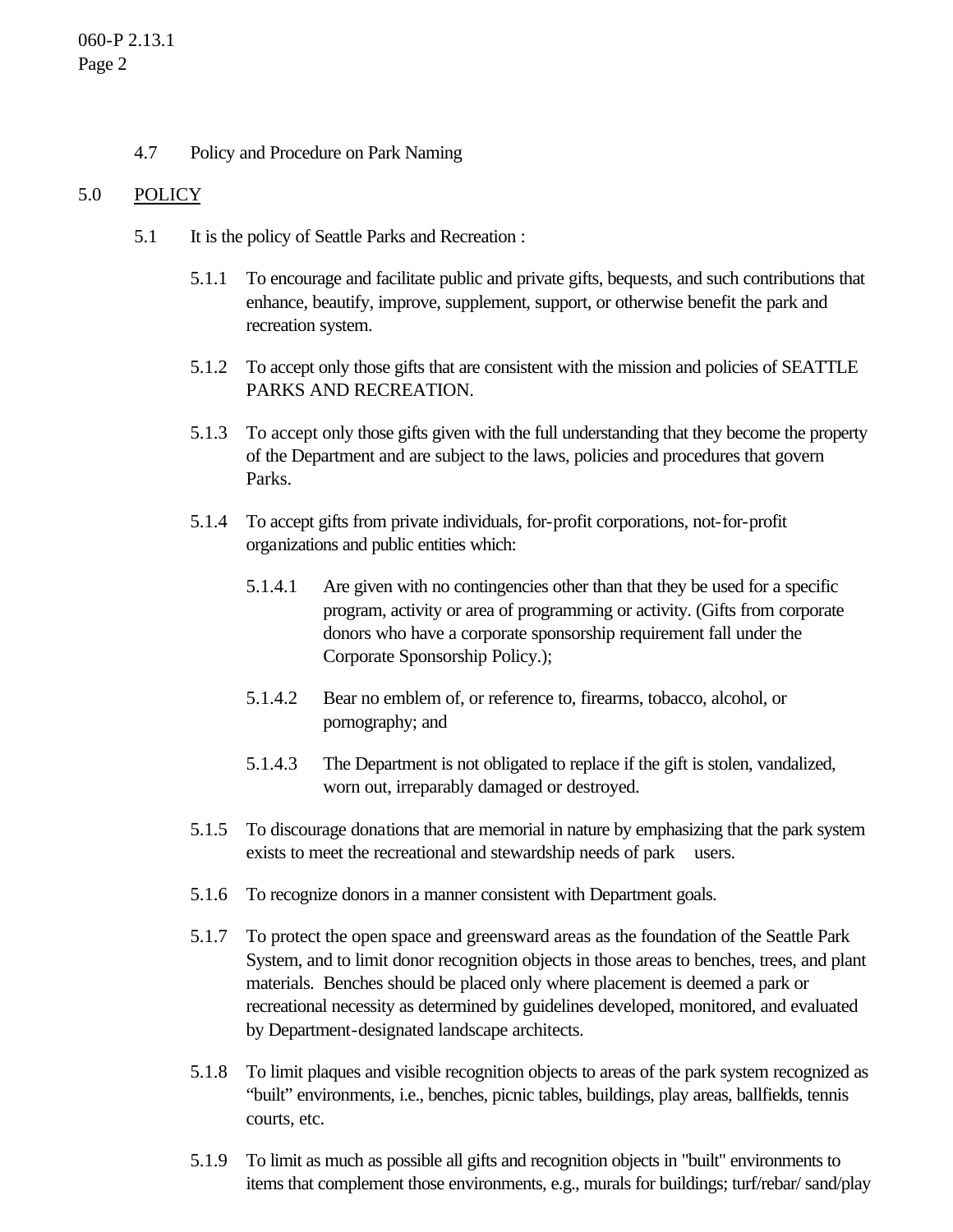equipment for play areas; turf/backstops/bleachers for ballfields; nets/posts for tennis courts; backboards/nets/scoreboards for basketball courts.

- 5.1.10 To limit the number of donor recognition projects that involve decorative tiles, pavers, and artwork that require mounting on walls, concrete, or any other surface that enhances the "gray" and detracts from the "green" characteristics of our parks. Such projects should require at least 50% support from property owners within one block of the park boundaries and a written commitment from a representative community organization to assume responsibility for all associated costs and repairs.
- 5.1.11 To ensure that all plaques are consistent with Seattle Parks And Recreation Design Guidelines for Plaques.

#### 6.0 DEFINITIONS

- 6.1 Department is Seattle Parks and Recreation.
- 6.2 Superintendent is the Superintendent of Seattle Parks and Recreation.
- 6.3 Gifts are all gifts, bequests, or donations to include but not be limited to endowments, real property, structures or portions of structures; money or negotiable securities; materials; equipment, flora, or fauna; improvements to facilities or land; statues, monuments, sculptures, murals and other works of art; plaques, graphics and/or signs; or recreation and cultural arts program instruction, equipment and supplies.
- 6.4 Donor Recognition Object is a physical object placed in a park to acknowledge a gift donor.
- 6.5 Parks and Recreation Operations (PRO) is a committee whose functions include review and recommendation on acceptance or rejection of gifts and donor recognition objects offered to the Department.
- 6.6 Project Steering is a committee whose functions include review and ratification of PRO's recommendation to the Superintendent on acceptance or rejection of gifts and donor recognition objects offered to the Department.
- 6.7 Gift Needs Inventory is a list of identified Department operational and capital needs which would make appropriate gifts.
- 6.8 Commission is the Seattle Arts Commission (SAC).
- 6.9 Donor is a private, for-profit company, non-profit organization, or public agency wishing to donate funds or objects to the Department.
- 6.10 Donor Recognition Project is a proposal and plan for placing a donor recognition object at a park or park facility.

#### 7.0 RESPONSIBILITY

7.1 The Superintendent makes the final decision on acceptance of gifts and donor recognition objects, subject only to the limitations of his office under existing City ordinances.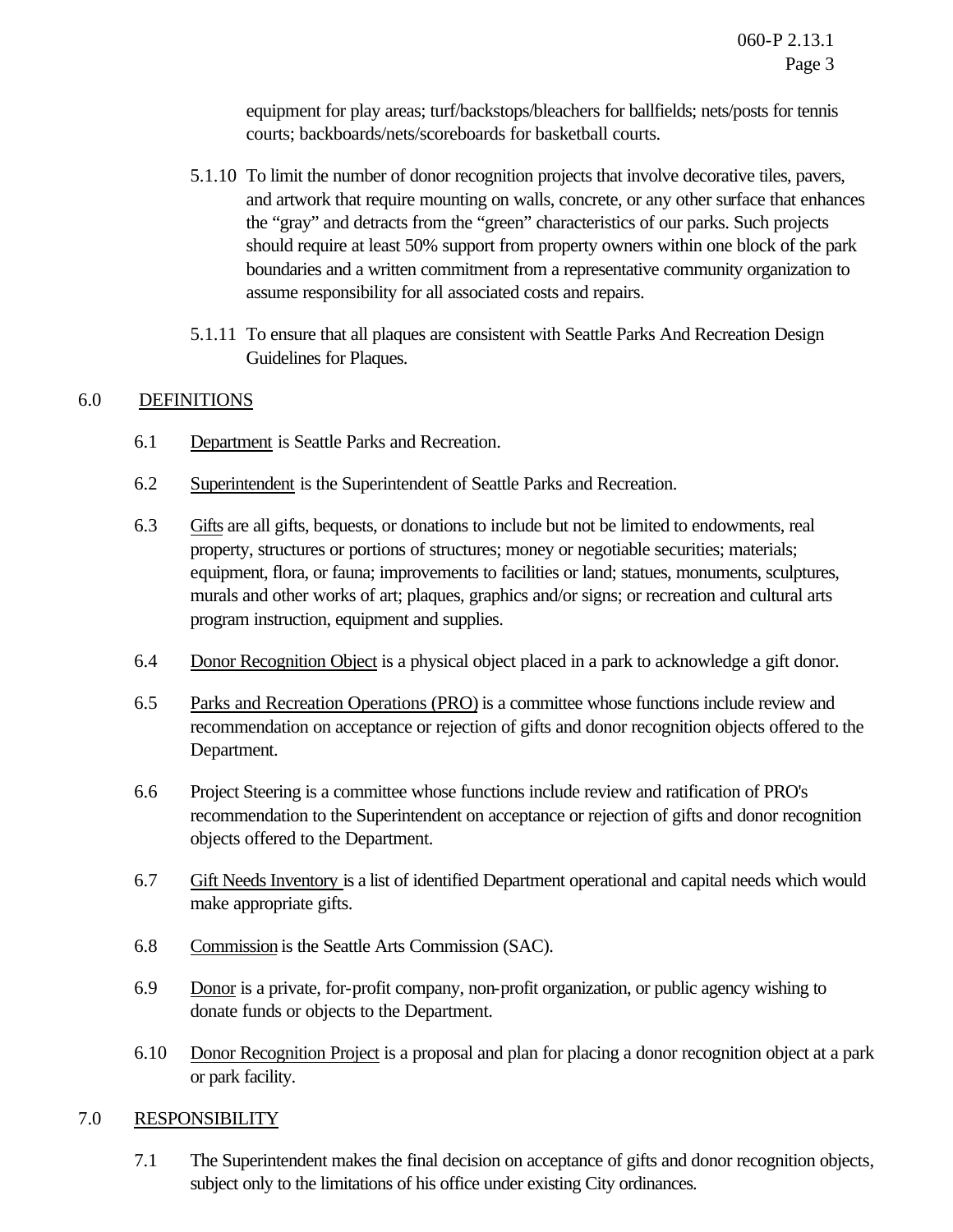#### 060-P 2.13.1 Page 4

- 7.1.1 The Superintendent may decline proposed gifts or donor recognition objects which are limited by special restrictions, conditions or covenants, which pose extreme budgetary obligations on the Department, or which, in the opinion of the Superintendent, may not be in the best interest of the park system and/or the citizens of Seattle.
- 7.1.2 The Superintendent may determine the life expectancy of gifts; their appropriateness, usefulness and continued value to the park system and to the City; and their retention, relocation, modification, improvement, return to donor, transfer, trade, sale, donation to other agency, or other disposition.
- 7.1.3 Donors are responsible for the total financial costs of donor recognition objects and their installation. The Department is under no obligation to replace stolen, vandalized, irreparably damaged or destroyed recognition objects.
- 7.2 PRO is responsible for:
	- 7.2.1 Generating a "Gift Needs Inventory" and reviewing it for currency once a year.

*(Please see 5.5 above.)*

7.2.2 Reviewing all gift and donor recognition proposals, and making disposition recommendations on them for ratification by Project Steering.

Reviewing all proposals for gifts and donor recognition objects that are works of art, as defined in the Policy and Procedure on Placement and Maintenance of Visual Artwork on Seattle Parks and Recreation Property.

- 7.2.3 Assigning staff assistance where necessary.
- 7.2.4 Scheduling gift and donor recognition proposals on the PRO agenda.
- 7.2.5 Maintaining the Gift Proposal log and file.
- 7.2.6 Composing for the Superintendent's signature receipt letters and letters of acceptance or rejection.
- 7.2.7 Approving installation plans related to gifts and donor recognition objects accepted by the Department.
- 7.2.8 Making implementation assignments where appropriate.
- 7.2.9 Maintaining and updating the Gift Needs Inventory.
- 7.3 The Facilities Maintenance Division is responsible for:

Maintaining an inventory, by location, of all gifts and recognition objects accepted by the Department.

7.4 The Board of Park Commissioners is responsible for: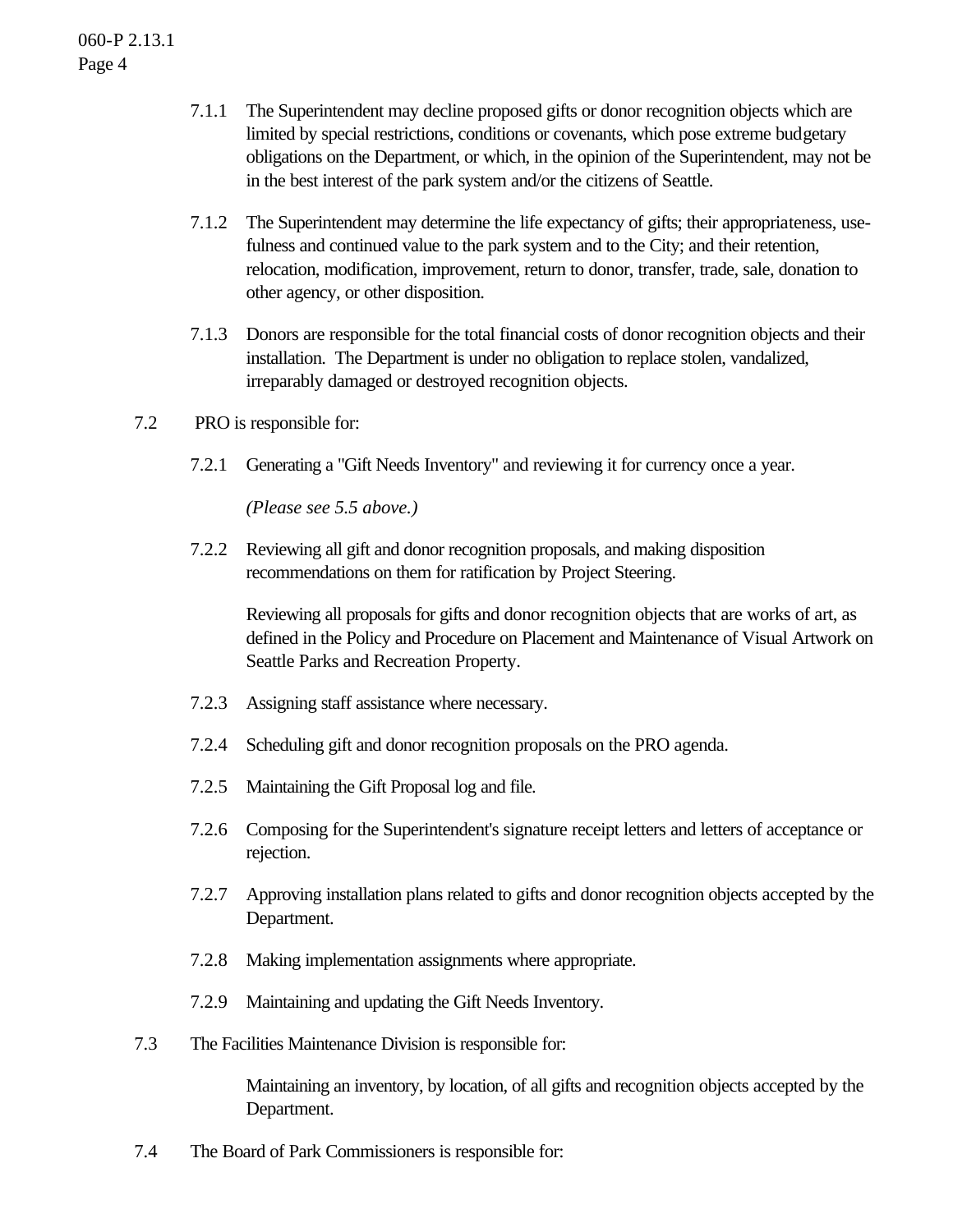Reviewing proposals for gifts and donor recognition objects referred to it, and for making recommendations on acceptance to the Superintendent.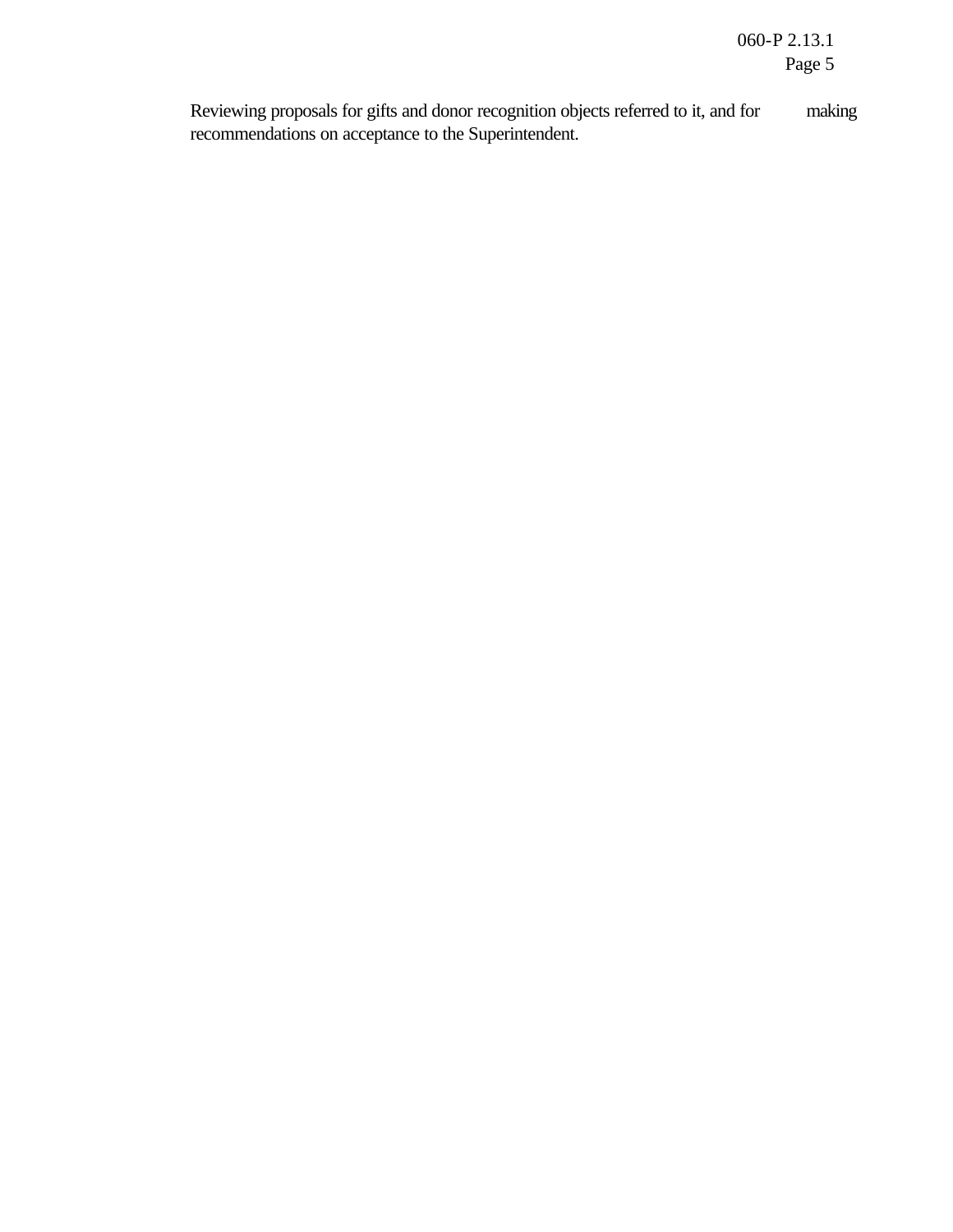Project Steering is responsible for:

Reviewing and making a recommendation on complex or controversial proposals submitted by PRO.

7.5 All Parks and Recreation employees are responsible for:

Documenting any gift or donor recognition proposal received and relaying it through the reporting structure to the Superintendent's Office for submittal to PRO.

#### 8.0 PROCEDURE

- 8.1 PRO places on its agenda each proposal for a gift and donor recognition object made to the Department, using the Gift Form *(see Appendix A).*
- 8.2 Applications for consideration of a recognition object are made in writing to the Superintendent of Parks and Recreation. Design, text, and materials must be in accord with Seattle Parks and Recreation Design Standards 10420.01. Recognition objects that are accepted become the property of the Department and are subject to the laws, policies, and procedures that govern park property.
- 8.3 PRO assigns each proposal a log number and enters it into the Gift Proposal Log.
	- 8.3.1 Log numbers are composed of the last two digits of the proposal year, plus the digits representing the month and additional digits representing the chronological order in which they were received within the month. For example, the first proposal received in October 2001 would be 01-10-01.
	- 8.3.2 Items are arranged in chronological order within the log.
- 8.4 PRO prepares for the Superintendent's signature receipt letters to potential donors.
- 8.5 Processing of proposals for specific gifts, excluding works of art:
	- 8.5.1 The Superintendent makes the acceptance decision on any gift or donor recognition proposal requiring an immediate response, such as:
		- --Live animals
		- --Perishable supplies
	- 8.5.2 PRO reviews proposals for specific gifts not requiring immediate disposition.
		- 8.5.2.1 In cases where PRO determines there is need for additional information on the proposal, it reschedules the proposal on a future agenda and designates appropriate staff to obtain the additional information.
		- 8.5.2.2 In cases where PRO believes an unacceptable proposal might benefit from revision, it designates staff to work with the potential donor to develop a more acceptable proposal for consideration.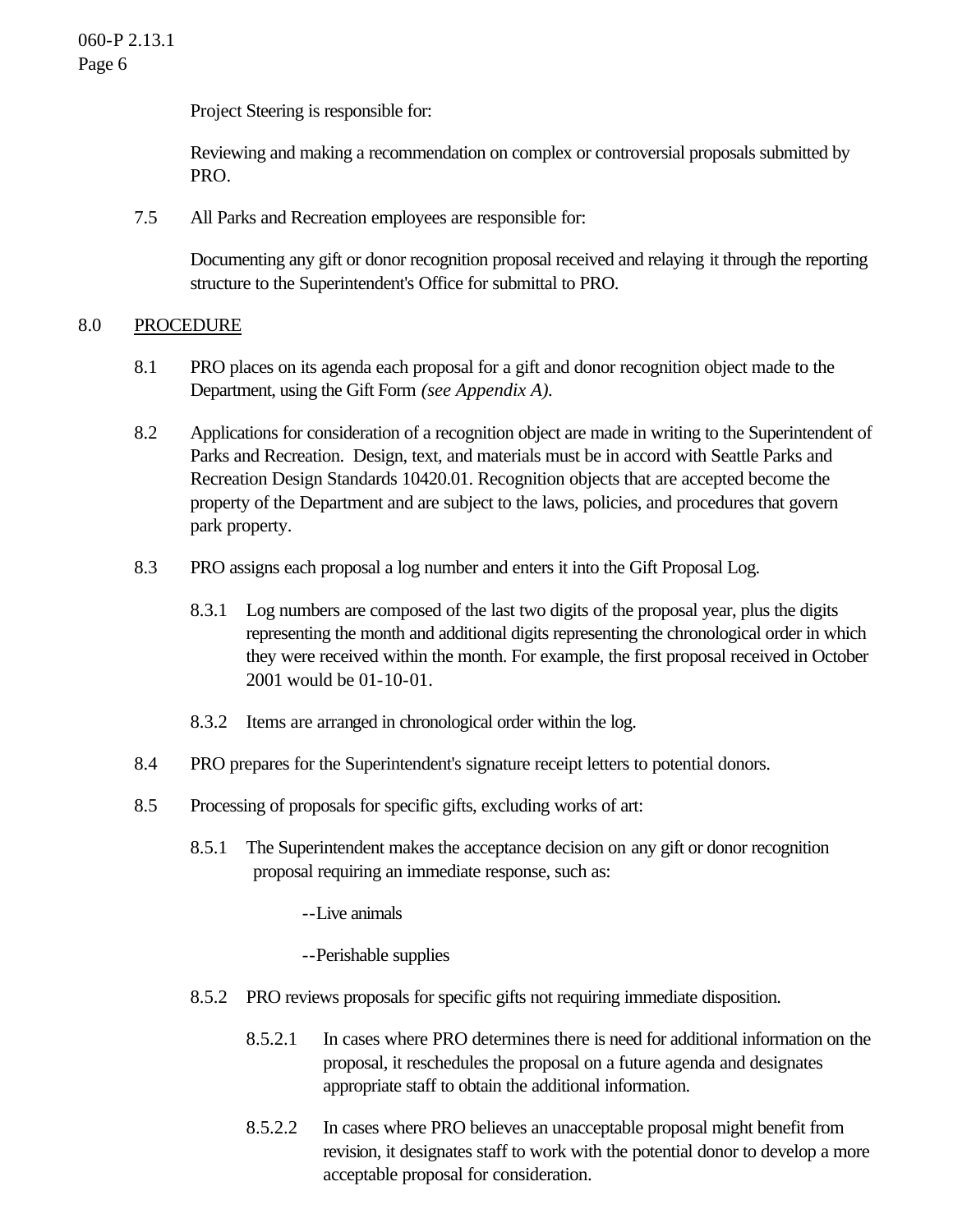- 8.5.3 PRO, with the Superintendent's concurrence, makes a recommendation on acceptance of each proposal of a gift or donor recognition object, except those requiring an immediate response.
	- 8.5.3.1 In cases where PRO believes a gift or donor recognition proposal will have a major impact on the park system, it refers the proposal to the Board of Park Commissioners for review and recommendation before making its own recommendation.
	- 8.5.3.2 PRO makes recommendations based on these criteria:
		- --consistency with Parks and Recreation's mission
		- --consistency with Parks and Recreation design standards

--acceptable impact on the budget in terms of installation costs, utilities costs, and operation and maintenance costs*.*

8.6 Processing of proposals for works of art:

The Chair of PRO processes all gifts of art according to the procedures outlined in Section 6.4 of the Policy and Procedure on Placement and Maintenance of Visual Artwork on Seattle Parks and Recreation Property.

- 8.7 Processing of proposals for non-specified gifts:
	- 8.7.1 PRO is responsible for:
		- 8.7.1.1 Advising the prospective donor on possible appropriate gifts based on the Gift Needs Inventory;
		- 8.7.1.2 Helping the prospective donor develop an acceptable gift proposal.
		- 8.7.1.3 Scheduling the developed proposal for review and disposition decision according to the procedure in Section 7.5.2.
- 8.7 Post-Disposition processing of Gift Proposals
	- 8.7.1 Accepted gift proposals:
		- 8.7.1.1 PRO prepares a gift acceptance letter for the Superintendent's signature.
		- 8.7.1.2 PRO enters in the Gift Log the disposition decision and the send date of the gift acceptance letter.
		- 8.7.1.3 PRO updates the Gift Needs Inventory, if necessary.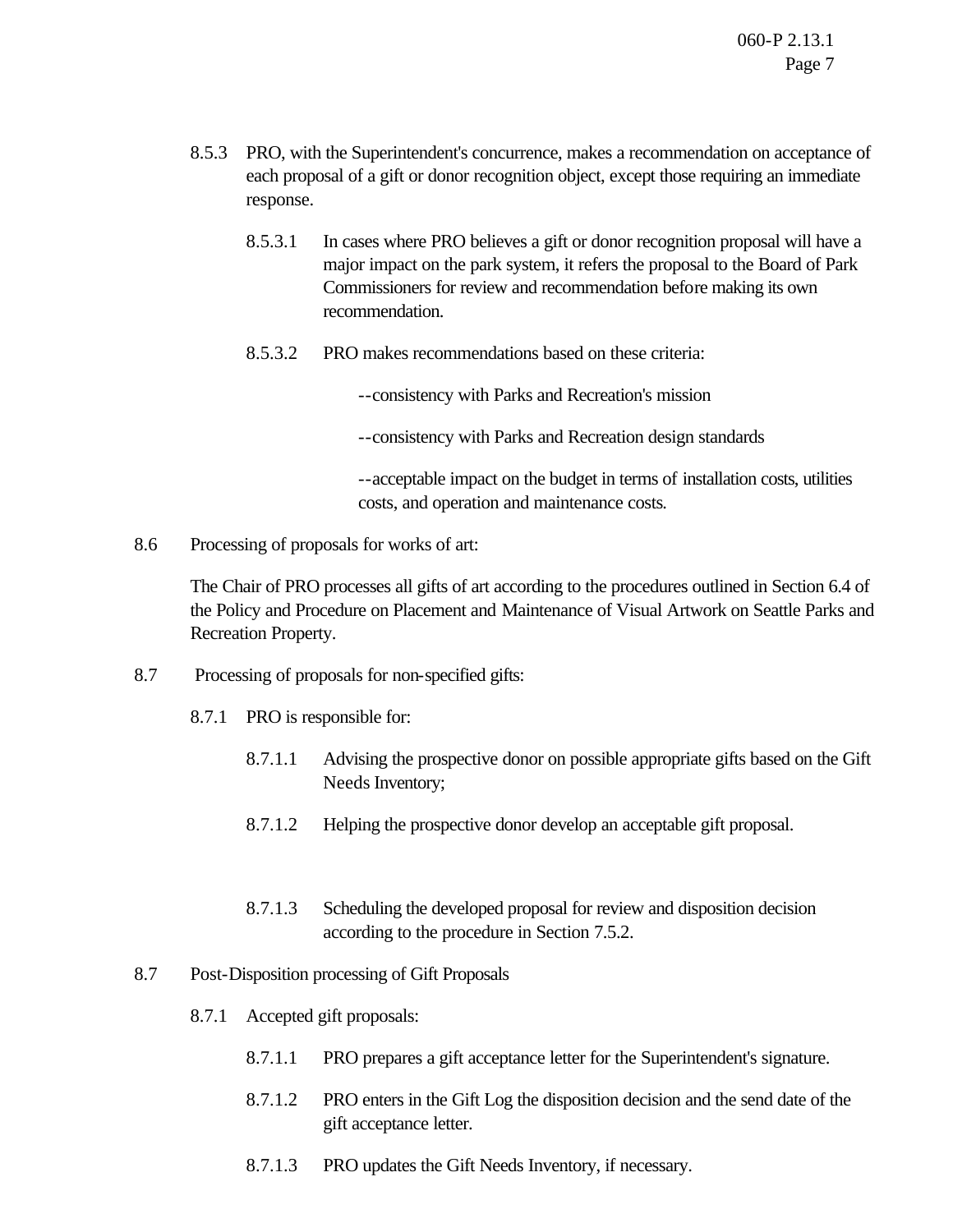- 8.7.1.4 PRO or its designee initiates necessary preparations and arrangements for receipt of the gift (including an approved installation work plan).
- 8.7.1.5 PRO files the gift proposal package in the Gift file by log number under the heading "Accepted."
- 8.7.1.6 PRO monitors all activities connected with receipt and installation of a gift.
- 8.7.2 Rejected gift proposals:
	- 8.7.2.1 PRO prepares a rejection letter for the Superintendent's signature.
	- 8.7.2.2 PRO enters the disposition decision and the send date of the rejection letter into the Gift Proposal Log.
	- 8.7.2.3 PRO files the Gift Proposal package in the Gift file by log number under the heading "Rejected."
- 8.7.3 PRO maintains a cross-reference system to facilitate quick retrieval of information from the Gift proposal file.
- 8.7.4 PRO reviews the Gift Needs Inventory and updates it annually at its first meeting of the chronological year.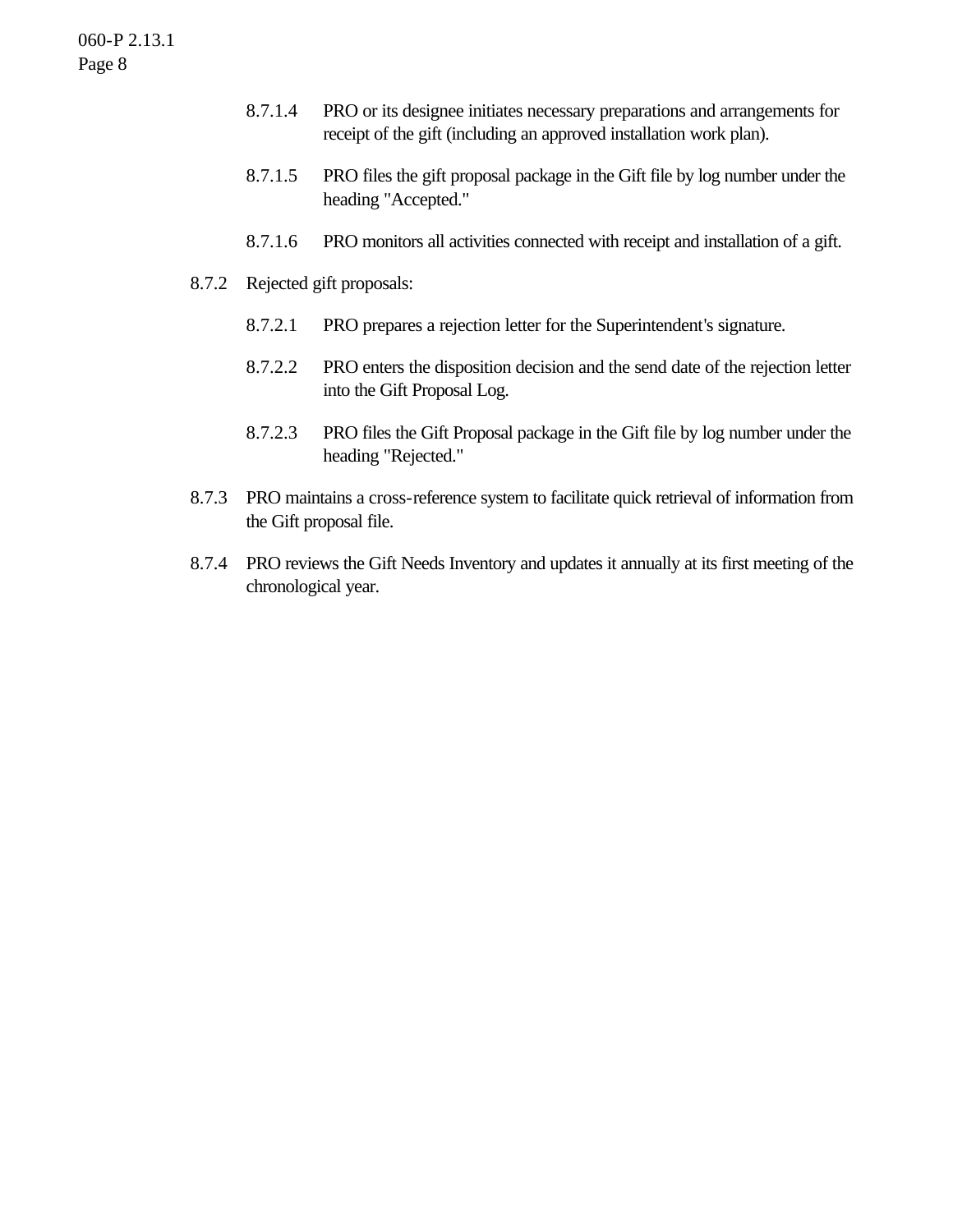## **Appendix A**

# SEATTLE PARKS AND RECREATION

|           |    |                | PROPOSAL TO ACCEPT A GIFT OR<br><b>APPROVE A DONOR RECOGNITION OBJECT</b> |                      |       |  |                                                                         |
|-----------|----|----------------|---------------------------------------------------------------------------|----------------------|-------|--|-------------------------------------------------------------------------|
|           |    |                |                                                                           |                      |       |  |                                                                         |
|           |    |                |                                                                           |                      |       |  | FOR PRO USE ONLY Accept Gift________ Approve Recognition Object________ |
|           |    |                | Recommendation to ? Accept/Approve ? Decline                              |                      |       |  | Date $\qquad \qquad \qquad$                                             |
|           |    |                |                                                                           |                      |       |  |                                                                         |
| A.        |    |                |                                                                           |                      |       |  |                                                                         |
|           |    |                |                                                                           |                      |       |  |                                                                         |
|           |    |                |                                                                           |                      |       |  |                                                                         |
| <b>B.</b> |    |                |                                                                           |                      |       |  |                                                                         |
|           |    |                |                                                                           |                      |       |  |                                                                         |
|           | 1. |                | FACILITY AND SITE RECOMMENDATION (Attach sketch/map if possible)          |                      |       |  |                                                                         |
|           |    |                |                                                                           |                      |       |  |                                                                         |
|           |    |                |                                                                           |                      |       |  |                                                                         |
|           | 2. |                | <b>ESTIMATED COST OF:</b>                                                 |                      |       |  |                                                                         |
|           |    | a.             |                                                                           |                      |       |  | (Use another sheet)                                                     |
|           |    | $\mathbf{b}$ . | Delivery                                                                  | $\frac{\sqrt{2}}{2}$ |       |  | for more detailed                                                       |
|           |    | $C_{\bullet}$  | Site preparation                                                          | $\frac{1}{2}$        |       |  | comments if desired)                                                    |
|           |    |                | 1) Installation $\frac{1}{2}$                                             |                      |       |  |                                                                         |
|           |    |                | 2) Utilities                                                              | \$                   |       |  |                                                                         |
|           |    | d.             | Annual maintenance                                                        | \$                   |       |  |                                                                         |
|           |    | e.             | Planning                                                                  | \$                   |       |  |                                                                         |
|           |    | f.             | Design                                                                    | \$                   |       |  |                                                                         |
|           |    | g.             | Public Involvement                                                        | \$                   |       |  |                                                                         |
|           |    | h.             | Project Management                                                        | \$                   |       |  |                                                                         |
|           |    | $\mathbf i$    | Misc/Unforeseen                                                           | \$                   |       |  |                                                                         |
|           |    |                |                                                                           | \$<br>Total          |       |  |                                                                         |
|           | 3. |                | LIFE EXPECTANCY                                                           |                      | years |  |                                                                         |